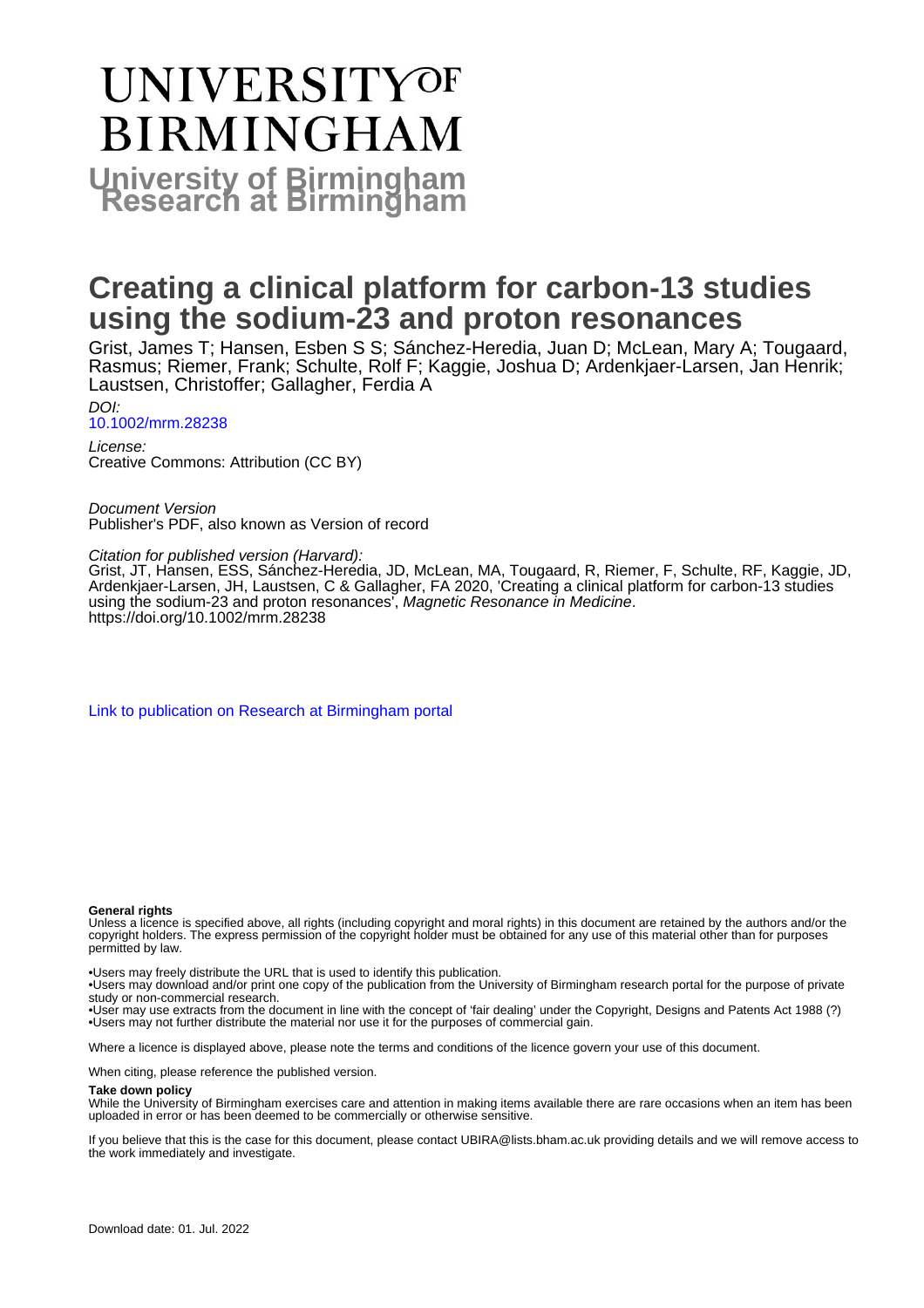# **Creating a clinical platform for carbon-13 studies using the sodium-23 and proton resonances**

**James T. Grist**<sup>1,[2](https://orcid.org/0000-0001-7223-4031)</sup>  $\bullet$   $\bullet$  [|](https://orcid.org/0000-0003-2199-0405) Esben S.S. Hansen<sup>3</sup> | **Juan D. Sánchez-Heredia<sup>4</sup> Mary A. McLean**<sup>1,[5](https://orcid.org/0000-0002-3752-0179)</sup>  $\bullet$  | **Rasmus Tougaard**<sup>3</sup>  $\bullet$  | **Frank Riemer**<sup>[1](https://orcid.org/0000-0002-3805-5221)</sup>  $\bullet$  | **Rolf F. Schulte**<sup>6</sup> | **Joshua D. Kaggie<sup>1</sup> | Jan Henrik Ardenkjaer-Larsen<sup>4,7</sup> | Christoffer Laustsen<sup>3</sup> | |** Ferdia A. Gallagher<sup>1</sup>

<sup>1</sup>Department of Radiology, University of Cambridge, Cambridge, United Kingdom

<sup>2</sup>Institute of Cancer and Genomic Sciences, University of Birmingham, Birmingham, United Kingdom

3 MR Research Centre, Aarhus University, Aarhus, Denmark

4 Department of Health Technology, Technical University of Denmark, Kgs. Lyngby, Denmark

5 CRUK, Cambridge Institute, Cambridge, United Kingdom

6 GE Healthcare, Munich, Germany

<sup>7</sup>GE Healthcare, Chicago, USA

#### **Correspondence**

James T. Grist, Institute of Cancer and Genomic Sciences, University of Birmingham, Birmingham, UK. Email: [j.grist@cantab.net](mailto:j.grist@cantab.net)

#### **Funding information**

Evelyn Trust; Multiple Sclerosis Society, Grant/Award Number: 35; Little Princess Trust, Grant/Award Number: DJAA-RCYQ20403; Prostate Cancer UK; Addenbrooke's Charitable Trust, Cambridge University Hospitals; Medical Research Council, Grant/Award Number: RG70550; Cancer Research UK, Grant/Award Number: C19212/A16628 and C8742/ A18097

**Purpose:** Calibration of hyperpolarized <sup>13</sup>C-MRI is limited by the low signal from endogenous carbon-containing molecules and consequently requires  $^{13}$ C-enriched external phantoms. This study investigated the feasibility of using either  $^{23}$ Na-MRI or  $\mathrm{^{1}H\text{-}MRI}$  to calibrate the  $\mathrm{^{13}C}$  excitation.

**Methods:** Commercial <sup>13</sup>C-coils were used to estimate the transmit gain and center frequency for <sup>13</sup>C and <sup>23</sup>Na resonances. Simulations of the transmit  $B_1$  profile of a Helmholtz loop were performed. Noise correlation was measured for both nuclei. A retrospective analysis of human data assessing the use of the  ${}^{1}H$  resonance to predict  $[1 - 13C]$  pyruvate center frequency was also performed. In vivo experiments were undertaken in the lower limbs of 6 pigs following injection of hyperpolarized  ${}^{13}$ C-pyruvate.

**Results:** The difference in center frequencies and transmit gain between tissue <sup>23</sup>Na and [1-<sup>13</sup>C]pyruvate was reproducible, with a mean scale factor of 1.05179  $\pm$ 0.00001 and  $10.4 \pm 0.2$  dB, respectively. Utilizing the <sup>1</sup>H water peak, it was possible to retrospectively predict the  $^{13}$ C-pyruvate center frequency with a standard deviation of only 11 Hz sufficient for spectral–spatial excitation-based studies.

**Conclusion:** We demonstrate the feasibility of using the  $2^{3}$ Na and  $^{1}$ H resonances to calibrate the <sup>13</sup>C transmit  $B_1$  using commercially available <sup>13</sup>C-coils. The method provides a simple approach for in vivo calibration and could improve clinical workflow.

Christoffer Laustsen and Ferdia A. Gallagher contributed equally to this work.

This is an open access article under the terms of the [Creative Commons Attribution](http://creativecommons.org/licenses/by/4.0/) License, which permits use, distribution and reproduction in any medium, provided the original work is properly cited.

© 2020 The Authors. *Magnetic Resonance in Medicine* published by Wiley Periodicals LLC on behalf of International Society for Magnetic Resonance in Medicine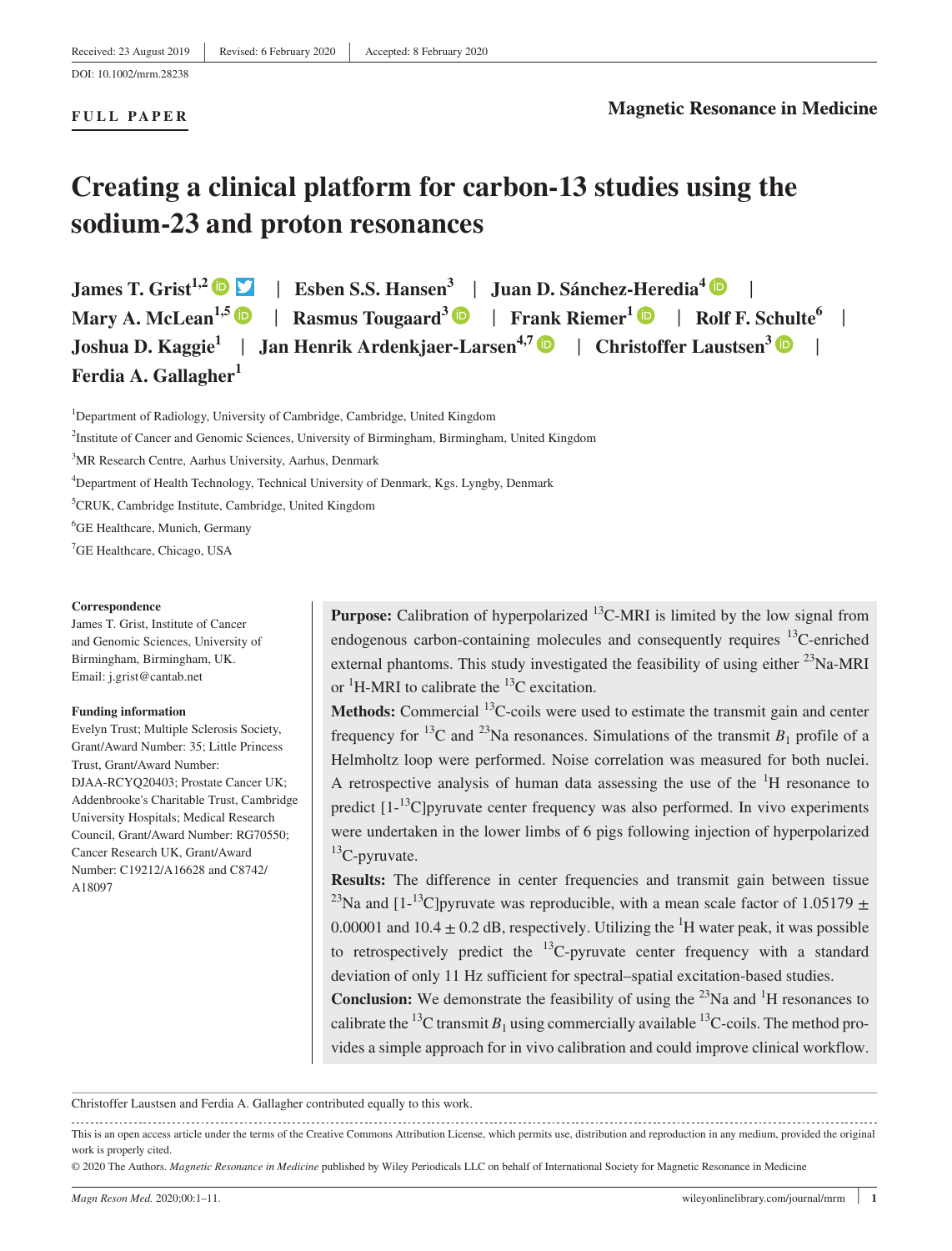#### **KEYWORDS**

calibration, carbon-13, hyperpolarized, MRI, sodium-23

#### **1** | **INTRODUCTION**

Hyperpolarized  $^{13}$ C MRI is an emerging technique to noninvasively image cellular metabolism in health and disease: the exchange of hyperpolarized  $^{13}$ C-pyruvate to  $^{13}$ C-lactate is the most studied in vivo reaction using the technique.<sup>1-3</sup> The recent translation of the technology into human studies has demonstrated applications for the method in prostate and brain tumors as well as the normal heart and brain. $4-8$ However, there are a number of challenges to be overcome before the technology can be used more routinely. For example, calibration of the RF amplifier gain (here referred to as *RF gain* as well as *transmit gain* (TG)*, coil voltage*, and *coil reference scale*), *center frequency*  $(f_0)$ , and estimation of transmit–receive  $B_1$  for <sup>13</sup>C can be challenging given the very short time window for hyperpolarized  $^{13}$ C imaging following a single injection of hyperpolarized  $^{13}$ C labelled substrate. Calibration is usually undertaken prior to the detection of the transient hyperpolarized  $^{13}$ C-pyruvate signal in vivo. A number of solutions to this problem have been proposed, including the use of a phantom containing a high concentration of  $13$ C-enriched molecules for calibration, as well as phantom acquisition prior to patient scanning.<sup>9</sup> Although these methods provide an estimation of RF gain for the field of view (FOV) containing the phantom, there is no current method to establish the transmit  $B_1$  field over the whole FOV, which is particularly relevant because variations in the delivered flip angle are expected throughout the patient. Furthermore, the position and composition of the phantom increase the uncertainty of centre frequency estimation.

A selective excitation approach is frequently employed to acquire high signal to noise ratio images of the metabolic products of  $[1 -$ <sup>13</sup>C]pyruvate. Deviations in the flip angle across the FOV can introduce significant uncertainty in the kinetic parameters that are derived using this spectral–spatial imaging approach.<sup>10,11</sup> A further challenge is the estimation of coil sensitivity maps, which is used to accurately combine the images from individual coils. This absence of significant signal from natural abundance  $^{13}$ C renders these challenges difficult to solve without the use of a phantom. An interesting calibrationless approach has been reported that uses the pyruvate signal to estimate the sensitivity map for in vivo studies.<sup>12</sup>

Here, we propose using the endogenous signal derived from the  ${}^{1}H$  and  ${}^{23}Na$  nuclei as a reference for the  ${}^{13}C$  imaging:  $^{23}$ Na has a resonant frequency similar to that of  $^{13}$ C at clinical field strengths (~1 MHz difference at 3 tesla) with a relatively high natural abundance in the body, producing the second highest signal on MRI from the nuclei detectable

in biological tissues. The  ${}^{1}H$  nucleus is the highest natural abundance NMR active signal in the body and thus represents a further option to confirm center frequency placement prior to  $^{13}$ C acquisition. A number of clinical studies have demonstrated the biodistribution of sodium using  $^{23}$ Na-MRI in both health and disease.<sup>13-16</sup> Previous reports have utilized a variable capacitor custom-built RF coil to enable the coil to be tuned to both the  $^{13}$ C and  $^{23}$ Na frequency, allowing accurate RF gain estimation for rodent studies.<sup>17,18</sup> In this study, we have expanded on this work to study the use of commercially available single tuned <sup>13</sup>C coils to acquire transmit  $B_1$  and  $f_0$ information from the  $^{23}$ Na resonance using a clinical system in large animals, therefore providing the translational leap required for this technique to be incorporated into routine clinical practice. Furthermore, we have incorporated the use of the <sup>1</sup>H nucleus to provide further confidence in the estimated  $^{13}$ C center frequency derived from the  $^{23}$ Na measurements. This approach could improve the workflow of hyperpolarized  $^{13}$ C-MRI experiments by removing the reliance on external phantoms for the prescan acquisition on clinical systems using the data acquired on commercially available coils.

#### **2** | **METHODS**

Experiments were performed at 2 different sites (MR Research Centre, University of Aarhus, Denmark; Department of Radiology, University of Cambridge, UK), which are referred to as sites A and B, respectively.

Human study: Local ethical approval was obtained for this prospective study (NRES Committee East of England, Cambridge South, REC number 15/EE/ 0255).

Porcine study: All porcine imaging was undertaken in accordance with the Danish Animal Welfare Act 2013 following an explicit national ethical review process undertaken by the Danish Animal Experiments Inspectorate.

#### **2.1** | **Phantom and coil setup**

Phantom experiments were performed at site A using a  $13$ C-labeled urea (8 M, Merck, Darmstadt, Germany) vial and identical 1 L containers filled with saline at varying concentrations (156, 117, 78, 39 mmol $L^{-1}$ ). The <sup>13</sup>C-urea phantom was placed on top of the saline phantom and secured. The receive coils used in this study were tuned to  $^{13}$ C and included a simple loop coil (Rapid Biomedical, Rimpar, Germany) and 8-channel paddle coils (GE Healthcare, Waukesha, WI,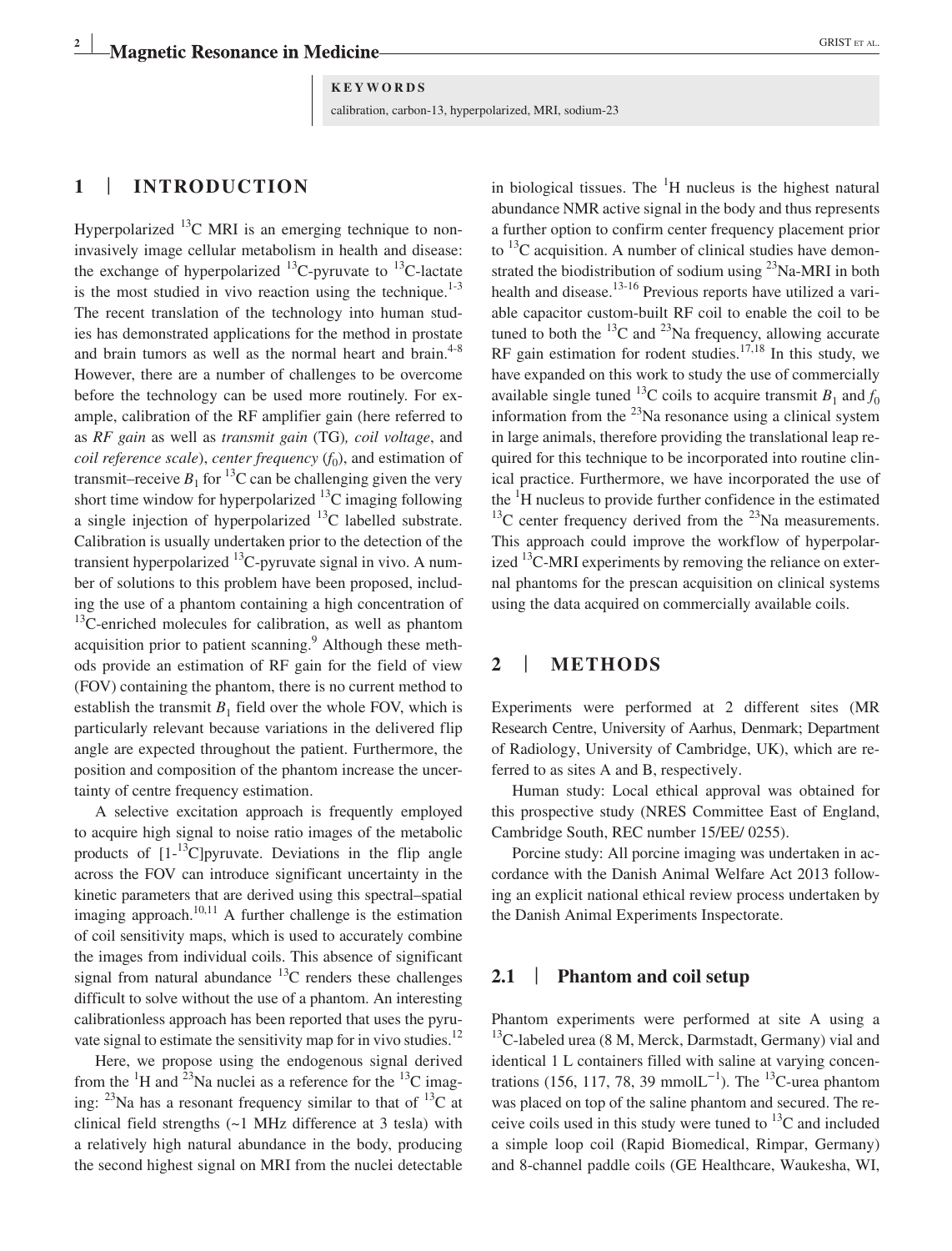USA). The loop coil was placed on top of the  $^{13}$ C-urea phantom, and the paddle coils were placed around the right and left side of the saline bottles. A separate  $^{13}$ C-tuned clamshell volume coil (Rapid Biomedical, Q unloaded = 270, Q loaded = 75, S11 <  $-150$  cB) was used for transmission.<sup>19</sup> Data acquisition was undertaken using a 3 tesla scanner (MR750, GE Healthcare). Phantom and coil positioning can be seen in Supporting Information Figure S1.

#### **2.2** | **RF** gain and  $f_0$  estimation

Using the phantom setup described above, RF gain and  $f_0$ were assessed using a commercially available pulse-acquire sequence (Fidall, GE Healthcare) with 2 off-resonance Bloch-Siegert pulses (excitation pulse width  $= 0.5$  ms, repetition time = 2 s, echo time = 0.5 ms, flip angle =  $90^{\circ}$ ).<sup>20</sup> Estimation of RF gain and  $f_0$  for <sup>13</sup>C and <sup>23</sup>Na were performed in series. Experiments were repeated in triplicate, with the phantom removed and re-sited between each repeat.  ${}^{1}H, {}^{13}C,$ and  $^{23}$ Na acquisitions were acquired for all saline concentrations. Scaling factors to convert between the <sup>1</sup>H  $f_0$ , <sup>23</sup>Na  $f_0$ , and the <sup>13</sup>C  $f_0$  were derived from Equations 1 and 2:

$$
^{23}Na, ^{13}C\,Frequency\,scaling\,factor = \frac{f_0^{^{23}Na}}{f_0^{^{13}C}} \tag{1}
$$

$$
{}^{1}H, {}^{13}C\,Frequency\,scaling\,factor = \frac{f_0^{1H}}{f_0^{13C}},
$$
 (2)

where  $f_0^{H}$ ,  $f_0^{23}$ *Na*, and  $f_0^{13}$ *C* are the center frequencies of <sup>1</sup>H,  $^{23}$ Na, and  $^{13}$ C, respectively.

A further correction for the difference in TG between  $^{23}$ Na and  $^{13}$ C was derived using Equation 3. Because RF gain is logarithmically scaled, the subtraction rather than the ratio between  $^{13}$ C and  $^{23}$ Na RF gain is used.

$$
Gain correction = TG^{^{23}Na} - TG^{^{13}C}, \tag{3}
$$

where  $TG^{23}Na$  and  $TG^{13}C$  are the required TG for <sup>23</sup>Na and <sup>13</sup>C, respectively.

The mean scaling factors for frequency and gain were derived by averaging across all experiments.

#### **2.3** | **Multinuclear transmit**  $B_1$  **and** *B***0 mapping**

Carbon-13 and sodium-23 transmit  $B_1$  maps were calculated using a cylindrical 8 L saline/pyruvate phantom (150 and 102 mmolL−1 respectively, doped with 80 mL Gadovist to

shorten the <sup>13</sup>C T<sub>1</sub> below 1 s; <sup>1</sup>H-MRI image shown in Supporting Information Figure S2A), a 16-channel receive array coil (Rapid Biomedical, Rimpar, Germany), and a clamshell transmit coil, and by employing the double angle method. $21$  Acquisition parameters were as follows: 2D-chemical shift imaging (CSI), slice thickness =  $60$  mm, spectral width  $= 5000$  Hz, spectral resolution  $= 256$  points, FOV = 240 mm, matrix =  $8 \times 8$ , flip angles = 40 and 80, <sup>13</sup>C number of averages (NEX) = 32, <sup>23</sup>Na NEX = 64, <sup>13</sup>C repetition time = 2.5s, <sup>23</sup>Na repetition time = 600 ms, RF pulse = partially self-refocusing sinc excitation (1.8 ms, bandwidth 2289 Hz for <sup>13</sup>C) or hard pulse (pulse width = 2 ms, for <sup>23</sup>Na), <sup>23</sup>Na echo time = 1.2 ms, and <sup>13</sup>C echo time = 1.8 ms. The width of the hard pulse is 4 times longer than the default (0.5 ms). Because  $^{23}$ Na requires approximately 12 dB more power than <sup>13</sup>C, the pulse width for <sup>23</sup>Na was quadrupled, although the amplitude was fixed to remain the same as for the default pulse width. Spectral data were zero-filled in the time domain to 1024 points, Fourier-transformed, zeroorder–phased, and fit with a Lorentzian function prior to calculation of  $B_0$  and  $B_1$  maps. All processing was performed in MatLab (2018b, MathWorks, Natick, MA).

 $B_0$  maps were calculated on a voxel-by-voxel basis by finding the center of the pyruvate or sodium resonance relative to the system center frequency for the inner  $6 \times 6$  voxels of the 2D CSI grid. The mean difference in center frequency for both resonances was calculated over the phantom. The mean difference between <sup>13</sup>C and <sup>23</sup>Na  $B_0$  maps was calculated for the  $6 \times 6$  grid in Hertz, as well as the mean  $B_0$  shift across the FOV for each nucleus in Hertz.

The mean  $B_1$  ratio, as well as the mean absolute percentage difference defined in Equation 4, at and between both frequencies was calculated from the inner  $6 \times 6$  voxels of the 2D CSI grids:

$$
Percentage difference_{x,y} = 100 \left( \frac{B_{1(x,y)}^{13C} - B_{1(x,y)}^{23Na}}{B_{1(x,y)}^{23Na}} \right), \quad (4)
$$

where *x* and *y* are the spatial locations of each voxel in the  $6 \times 6$  CSI grid.

#### **2.4** | **Simulations**

The  $B_1^+$  distribution of the clamshell volume coil was simulated using the frequency solver within Computer Simulation Technology software (CST, CST 2018, Darmstad, Germany). The coil consisted of 2 square loops of 300 mm diameter placed coaxially with the centers separated by 360 mm. This coil design provides a homogenous resonance mode when the signal in its 2 loops is shifted 180°. For the analysis in this study, it was important to include in the simulation a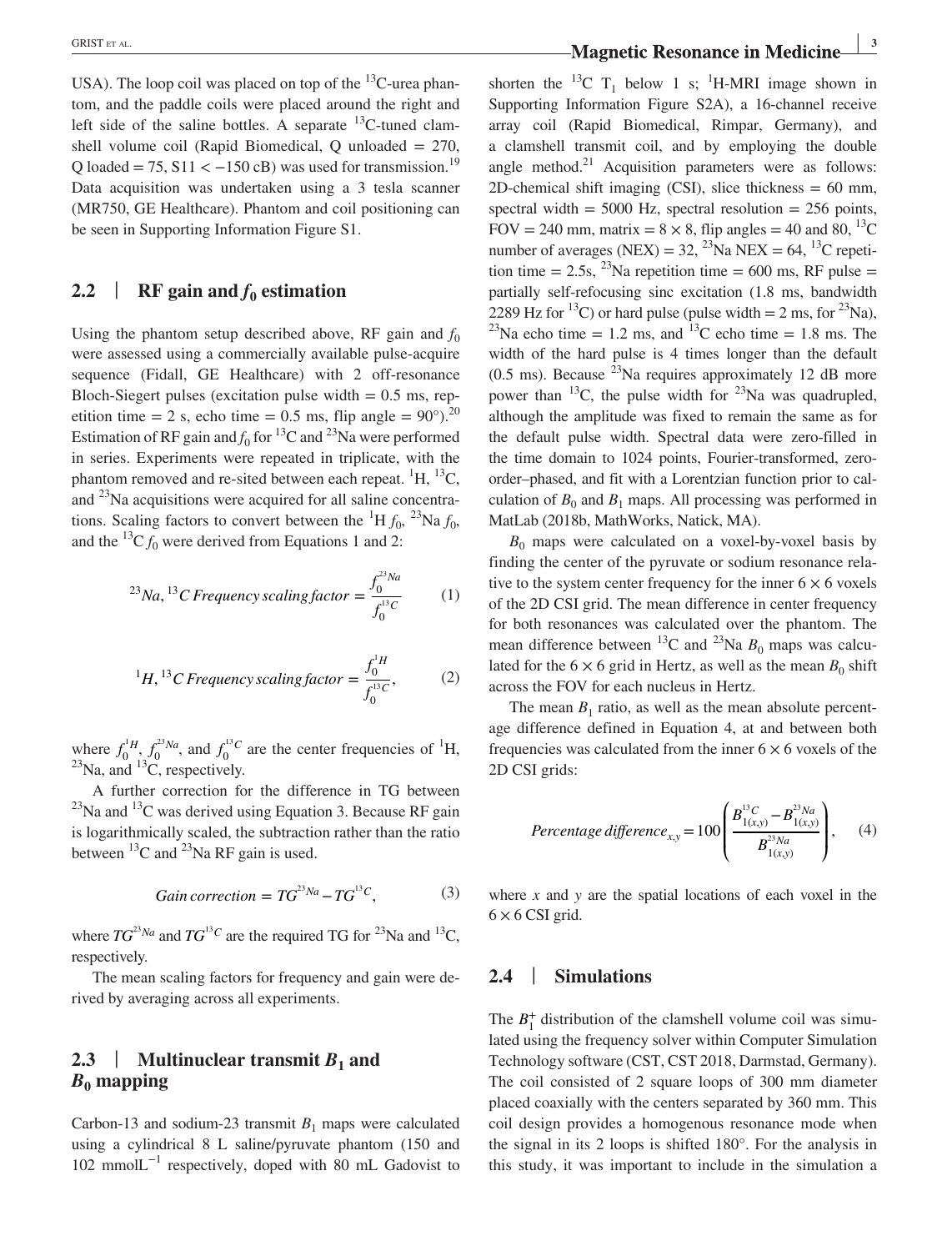

**FIGURE 1** Schematic of the simulated model of the clamshell-type transmit coil with the hybrid circuit needed to excite the homogenous mode (C = 140 pF, L = 350 nH)

real implementation of the phase shifter used to create the homogenous mode because it is also frequency-dependent. For that purpose, a lumped-element  $180^\circ$  hybrid circuit<sup>22</sup> tuned to the  $^{13}$ C frequency was included in the simulation using the circuit cosimulation feature within the software. A schematic of the whole simulation setup is shown in Figure 1, including the matching networks (lattice baluns) needed between the 180° hybrid and the loops. The transmit  $B_1$  field distributions for 1 W of accepted power were calculated as per Equation 5 and compared between the  $^{13}C$  (32.13) MHz) and  $^{23}$ Na (33.79 MHz) frequencies.

$$
B_1 \text{ Difference} = 20 \log \left( \frac{B_1^{23Na}}{B_1^{13C}} \right). \tag{5}
$$

The results are presented in a plane orthogonal to the  $B<sub>0</sub>$  direction and averaged over a 100 mm slice.

#### **2.5** | **Multichannel coil noise correlation**

Noise correlation was assessed using the 8-channel paddle receive coils in conjunction with the clamshell transmit. To acquire a noise-only scan, the RF amplifier was disabled, and multichannel receive data was acquired at both  ${}^{13}C$  and  ${}^{23}Na$  frequencies.

#### **2.6** | **System magnetic field drift and 1 H center frequency estimation from human studies**

A retrospective analysis of previously acquired healthy  $(N = 8)$  and patient  $(N = 9)$  brain data acquired at site B between March 2016 and October 2018 was performed. Experiments were performed on a 3 T MR750 MR system (GE Healthcare) using a quadrature birdcage  ${}^{13}C/{}^{1}H$  head coil (Rapid, Rimpar, Germany).

A phantom containing either approximately 8 mL of 8 M  $^{13}$ C-urea or 1 M  $^{13}$ C-bicarbonate or 2 mL of 4 M [1- $^{13}$ C]

lactate was placed inside a disposable cover on the superior edge of the ear defenders for use during the calibration of frequency and pulse power, then generally removed prior to the hyperpolarized pyruvate injection.

Slice-selective  $^{13}$ C-MR spectra and/or images were acquired from the brains of the 17 subjects following injection of 0.4 ml/kg of hyperpolarized  $[1 - {^{13}C}]$ pyruvate, as described previously.<sup>8</sup> Slice-selection was performed using either a spectral–spatial pulse with a pass-band of 85 Hz (22.5 ms duration, or in most cases a partially self-refocusing sinc excitation as described above). $^{11,23}$ 

Individual experimental parameters varied as the protocol developed. In in the majority of subjects, however, 3 axial slices were collected (3 cm thick, 3 mm spacing) using the iterative decomposition using echo asymmetry and least squares estimation spiral CSI technique,<sup>12</sup> with a cycle of 8 steps, including 1 slice-localized spectrum and 7 single-shot spiral images with incremented echo time from which images were reconstructed at the frequency offsets for pyruvate, lactate, bicarbonate, alanine, and pyruvate hydrate. The usual temporal resolution of the dynamic acquisitions was 4 s (sequence repetition time 500 ms), excitation flip angle 15°, image FOV 24 cm, effective true resolution in-plane 12 mm, interpolated to 1.875 mm.

Spectra were analyzed in MatLab to measure the actual frequency of both  ${}^{13}C$ -pyruvate from the central brain slice in the time-averaged dynamic series and the reference standard during the preinjection calibration scan. The relationship was characterized between the actual  $^{13}$ C-pyruvate frequency in vivo and 3 different parameters, which could be used as a predictor of frequency (Temporal Drift, Phantom, and Water <sup>1</sup>H methods, described below). For each of these methods, a Bland-Altman analysis was performed comparing the pyruvate frequency predicted using that method and the true measured value for all subjects to retrospectively determine which method would have performed best.

1. Temporal Drift method. The frequency of pyruvate in vivo was assumed to vary in a slow linear fashion due to drift in the system  $B_0$ . The transmit frequency for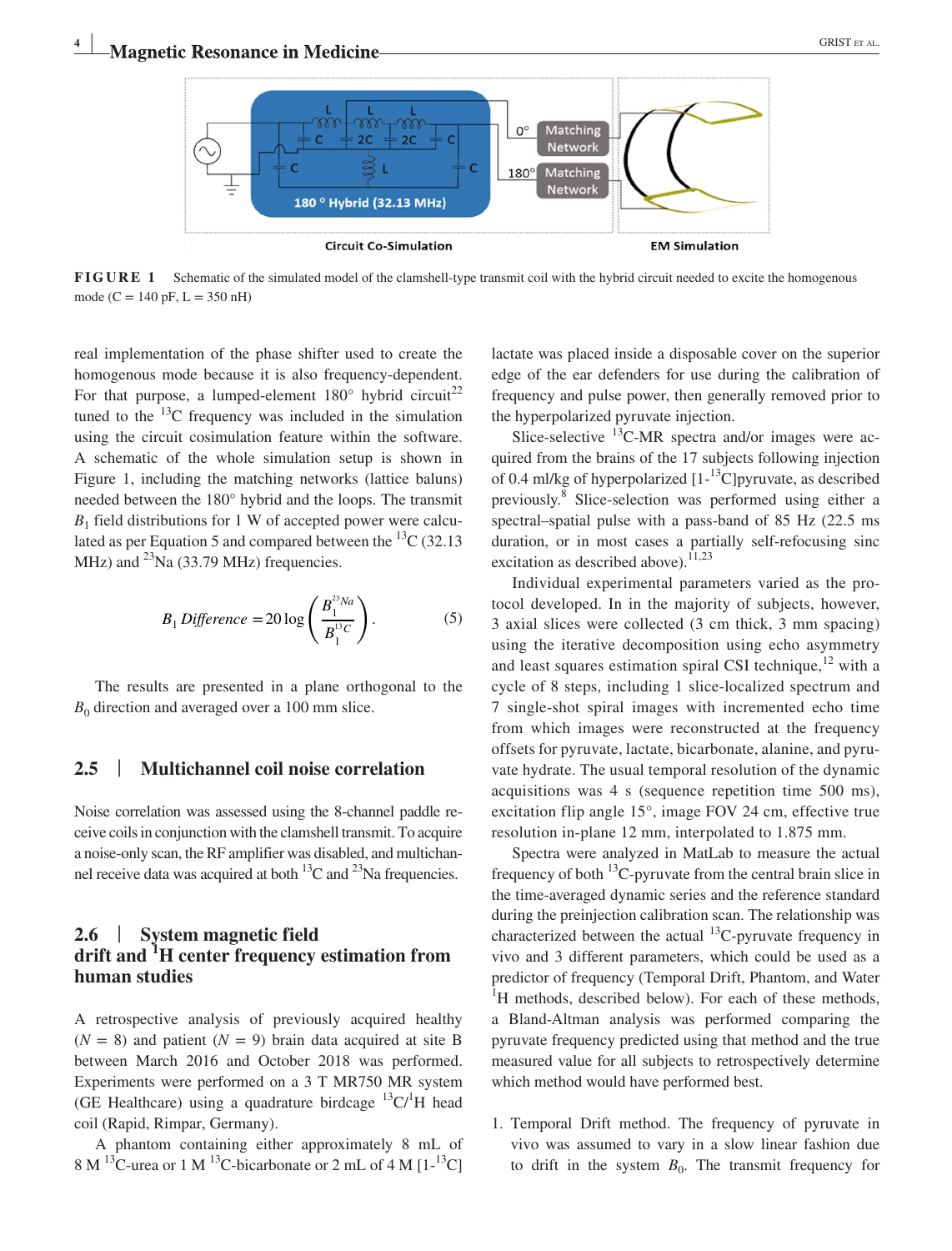a particular subject was therefore calculated from the slope of a linear fit to frequency against the date that the study was performed for all 17 subjects.

- 2. Phantom method. The frequency difference between pyruvate in vivo and the reference metabolite within the external phantom was tabulated, and the mean offset over all subjects was applied in each individual.
- 3. Water <sup>1</sup>H method. The frequency of water in the <sup>1</sup>H-MRI series immediately preceding the  $^{13}$ C experiment was recorded and divided by the ratio of the gyromagnetic ratio  $(\gamma)$ for  ${}^{1}$ H/<sup>13</sup>C (3.97595) to estimate the <sup>13</sup>C frequency. The additional offset of  $[1 - {^{13}C}]$  pyruvate from this frequency measured in vivo was tabulated, and the mean offset determined from all the subjects was applied in each individual.

### 2.7 | In vivo experiments using a <sup>23</sup>Na and **1 H prescan**

A prospective study assessing the use of  $a^{23}$ Na and  ${}^{1}$ H prescan was performed at site A. Six female, Danish domestic pigs weighing ∼30 kg and fasted overnight were imaged. The pigs received intravenous propofol (12 mg initial dose; thereafter 0.4 mg/kg/h for maintenance anesthesia) and intravenous fentanyl (8 μg/kg/h) and were mechanically ventilated. Catheterization was performed through the femoral veins and arteries for the administration of hyperpolarized  $[1 - {^{13}C}]$ pyruvate and measurement of arterial blood pressure, respectively.

The pigs were imaged in a supine position, and the  $13$ C-receive loop was positioned centrally on the biceps femoris muscle of the right lower limb. The receive coil and pig were placed in the central transmit field of the  $^{13}$ C-transmit coil. Bloch-Siegert experiments were performed prior to the <sup>13</sup>C-pyruvate injection for both the <sup>23</sup>Na calibration acquisitions, with <sup>1</sup>H center frequency taken from the previous series, and the  $^{13}$ C prescan acquired with  $^{13}$ C-lactate phantom. Frequency scaling between  ${}^{1}H/{}^{23}Na$  and  ${}^{1}H/{}^{13}C$  pyruvate was calculated from Equations 1 and 2, respectively. Approximately 24 mL of  $\sim$ 250 mM hyperpolarized <sup>13</sup>C-pyruvate was injected in the left femoral vein over 10 s, followed by a 20 mL saline flush.  $^{13}$ C magnetic resonance spectroscopy was performed at the commencement of the  $^{13}$ C-pyruvate injection using the following parameters: partially self-refocusing sinc excitation, $^{23}$  RF bandwidth  $= 2000$  Hz, spectral acquisition bandwidth  $= 5000$  Hz, number of samples  $= 2048$ , repetition time  $= 1$  s, time points  $=$ 128, flip angle  $= 12^{\circ}$ , and slice thickness  $= 40$  mm.

#### **2.8** | **In vivo spectral postprocessing**

Hyperpolarized spectra were fit using a matching pursuit algorithm, and apparent kinetic rate constants for the exchange of pyruvate to lactate  $(k_{PL})$  were calculated by solving the differential form of the modified Bloch equations in the time and frequency domains. $^{24}$  Furthermore, spectra were summed in the complex domain over time, and  $[1$ <sup>-13</sup>C] lactate: $[1 - {}^{13}C]$ pyruvate and  $[{}^{13}C]$ bicarbonate: $[1 - {}^{13}C]$ pyruvate ratios were calculated. Ratiometric and kinetic data were averaged over all subjects.

#### **2.9** | **Statistical analysis**

Statistical significance was defined as  $P < .05$ . The mean center frequency difference between <sup>13</sup>C-urea and <sup>23</sup>Na/<sup>1</sup>H at site A was determined by assessing the difference in center frequency between each paired <sup>13</sup>C and <sup>23</sup>Na and the <sup>1</sup>H measurement and averaging the results. Using in vivo data from site A, the ratiometric frequency difference between hyperpolarized  $^{13}$ C-pyruvate and  $^{1}$ H $/^{23}$ Na across all porcine experiments was averaged.

Differences in RF gain between different saline loading states were assessed by fitting a linear model to the RF gain data.

Due to the small number of subjects used in this study, differences between time and frequency domain-derived kinetic parameters for the in vivo data were assessed using a Mann-Whitney U test.

#### **3** | **RESULTS**

### **3.1** | **RF** gain and  $f_0$  estimation using <sup>23</sup>Na

The difference in <sup>23</sup>Na (NaCl) and <sup>13</sup>C (<sup>13</sup>C-urea)  $f_0$  at site A was  $1664497 \pm 12$  Hz (mean  $\pm$  standard deviation [SD]) with a mean scaling factor of  $1.05180 \pm 0.00001$ , as derived from Equation 1. The mean correction for the <sup>23</sup>Na and <sup>13</sup>C RF gain was  $10.4 \pm 0.6$  dB, as derived from Equation 2. The correlation between saline loading and RF gain, assessed using a linear model, found no significant results for any of the coil setups ( $R^2$  < 0.1 and *P* > .05 in all cases; loop and paddle coil results shown in Figure 2A,B, respectively). Because no significant correlation between saline loading and RF gain was observed, data were averaged to estimate a mean RF gain difference between  $^{13}$ C and  $^{23}$ Na per coil experiment. Inspection of the calibration files for each coil demonstrated that there was a 1.35 dB difference in the additional requested system RF gain for the  $^{13}$ C loop and 8-channel paddles. The average RF gain for each coil setup is shown in Table 1, with expanded results in Tables 2 and 3.

#### **3.2** | **Multinuclear**  $B_1$  **and**  $B_0$  **mapping**

<sup>13</sup>C and <sup>23</sup>Na  $B_0$  maps showed a mean shift of +1  $\pm$  18 Hz and  $-6 \pm 23$  Hz over the 6 × 6 CSI grid, respectively. <sup>13</sup>C and  $^{23}$ Na  $B_1$  maps showed a similar RF distribution over the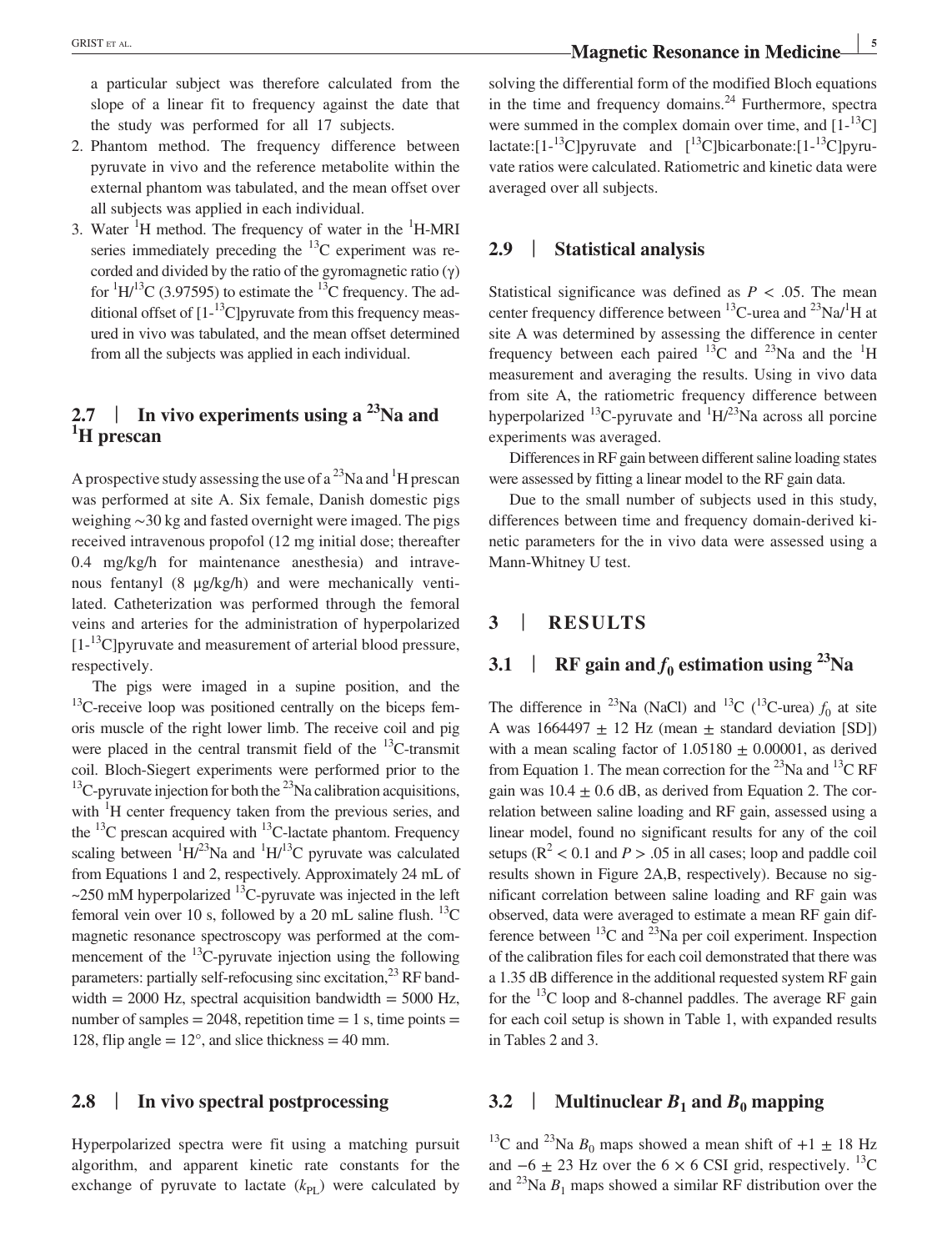



**FIGURE 2** Differences in carbon-13 and sodium-23 RF gain required for a 90-degree excitation at varying sodium concentrations as measured with the loop (A) and paddle (B) coils using a Bloch-Siegert shift. The linear fit to the data and 95% confidence limits are shown. No significant correlations were found between the different loading states ( $\mathbb{R}^2$  < 0.1 and *P* > .05 for all cases)

| Coil    | ${}^{13}C$ RF gain | $23$ Na RF gain |
|---------|--------------------|-----------------|
| Loop    | $14.7 \pm 0.1$     | $25.7 \pm 0.1$  |
| Paddles | $16.4 \pm 0.1$     | $27.4 \pm 0.3$  |

**TABLE 1** Average results from RF gain over all saline loading conditions, per coil

Results presented as mean ± SD.

| Coil    | <b>Phantom Concentration</b> | <b>Nucleus</b> | $RF$ gain $(dB)$ | $SD$ (dB) |
|---------|------------------------------|----------------|------------------|-----------|
| Paddles | 156 mmol $L^{-1}$            | 23             | 27.3             | 0.2       |
|         |                              | 13             | 17.4             | 1.1       |
|         | $112$ mmol $L^{-1}$          | 23             | 27.6             | 0.2       |
|         |                              | 13             | 17.4             | 0.3       |
|         | 75 mmol $L^{-1}$             | 23             | 27.4             | 0.5       |
|         |                              | 13             | 17.7             | 0.3       |
|         | $50$ mmol $L^{-1}$           | 23             | 27.6             | 0.3       |
|         |                              | 13             | 18.2             | 0.8       |

| TABLE 2                             |  | TG for all saline loading |
|-------------------------------------|--|---------------------------|
| conditions for both the paddle coil |  |                           |

Results presented mean ± SD.

FOV (Figure 3A-C).  $B_1$  maps showed a consistent small overflipping at both <sup>23</sup>Na and <sup>13</sup>C frequencies (1.14  $\pm$  0.06 and  $1.18 \pm 0.05$ , respectively). The absolute average difference between the  $B_1$  maps (Figure 4D) was  $2 \pm 6\%$  over the FOV. Proton and original flip angle images can be seen in Supporting Information Figure S2.

### **3.3** | **Transmit** *B***1 simulations**

The simulated transmit  $B_1$  profiles are shown in Figure  $4A$ , B for the  $^{13}$ C and  $^{23}$ Na frequencies, respectively. The difference between the field maps calculated from Equation 5 is shown in Figure 4C, demonstrating that the field distributions are very similar for both frequencies, with the maximum difference throughout the phantom being less than 2 dB. In absolute terms, the difference between the  ${}^{13}$ C and  ${}^{23}$ Na simulated field over the region of interest is  $10.4 \pm 0.2$  dB, consistent with the experimental results.

#### **3.4** | **Multichannel coil noise correlation**

Noise correlation between the 8 channels in the paddle coil revealed good linearity between coils, with little correlation between channels from the off-diagonal elements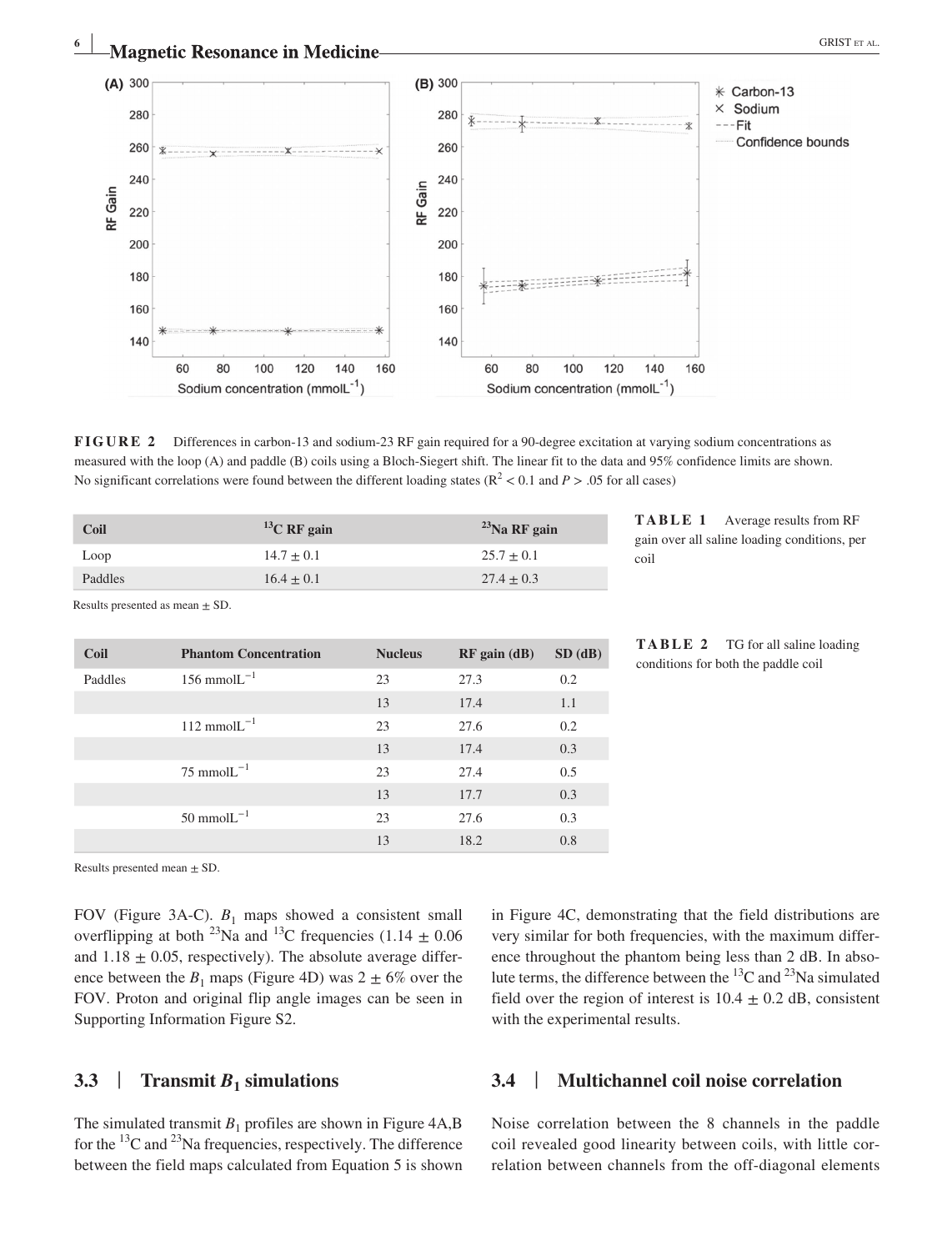(Figure 5A). However, when performing at the  $^{23}$ Na frequency, there was substantial off-diagonal coupling between elements (>0.6), as demonstrated in Figure 5B.

**TABLE 3** TG for all saline loading conditions for the loop coil

| <b>Phantom</b><br><b>Concentration</b> | <b>Nucleus</b> | RF<br>$gain$ (dB) | $SD$ (dB) |
|----------------------------------------|----------------|-------------------|-----------|
| $156$ mmol $L^{-1}$                    | 23             | 25.7              | 0.1       |
|                                        | 13             | 14.7              | 0.1       |
| $112$ mmol $L^{-1}$                    | 23             | 25.8              | 0.2       |
|                                        | 13             | 14.6              | 0.1       |
| $75$ mmol $L^{-1}$                     | 23             | 25.6              | 0.1       |
|                                        | 13             | 14.6              | 0.1       |
| 50 mmol $L^{-1}$                       | 23             | 25.8              | 0.2       |
|                                        | 13             | 14.7              | 0.1       |
|                                        |                |                   |           |

Results presented mean ± SD.

# **EXIST ET AL. CRIST ET AL.** *CRIST ET AL. T*

# **3.5** <sup>|</sup> **System magnetic field drift and 1 H center frequency estimation from in man studies**

#### **3.5.1** | **Temporal drift method**

The site B frequencies of both pyruvate in vivo and urea in the phantom drifted slowly downward over the 31-month timescale of the experiments (Figure 6). The rate of drift calculated from a linear fit to the pyruvate frequencies was 0.36 Hz/day. This drift is small in comparison to the scanner specification limits, which allow for drifts of up to 0.1 ppm/h, although such large drifts would only be expected in the case of heating due to running sequences with a high gradient duty cycle. An upgrade to the scanner software but using the existing hardware occurred in December 2017; however, this induced no discernible step change in frequency. Frequency shifts of



**FIGURE 3** Simulated transmit  $B_1$  field distributions for the transmit volume coil used in this study. Transmit  $B_1$  distribution at <sup>13</sup>C (32.13) MHz) and <sup>23</sup>Na (33.79 MHz) frequencies (A and B, respectively). (C) Ratio between required power for 90-degree flip for <sup>13</sup>C and <sup>23</sup>Na frequencies for the same coil. The phantom position is highlighted with a white line



**FIGURE 4** (A) Chemical shift image grid overlaid on an 8 L phantom containing 150 mmolL<sup>-1</sup> NaCl and 102 mmolL<sup>-1 13</sup>C-pyruvate. (B and C)<sup>13</sup>C and <sup>23</sup>Na transmit  $B_1$  maps, respectively. (D) Ratiometric difference maps between B and C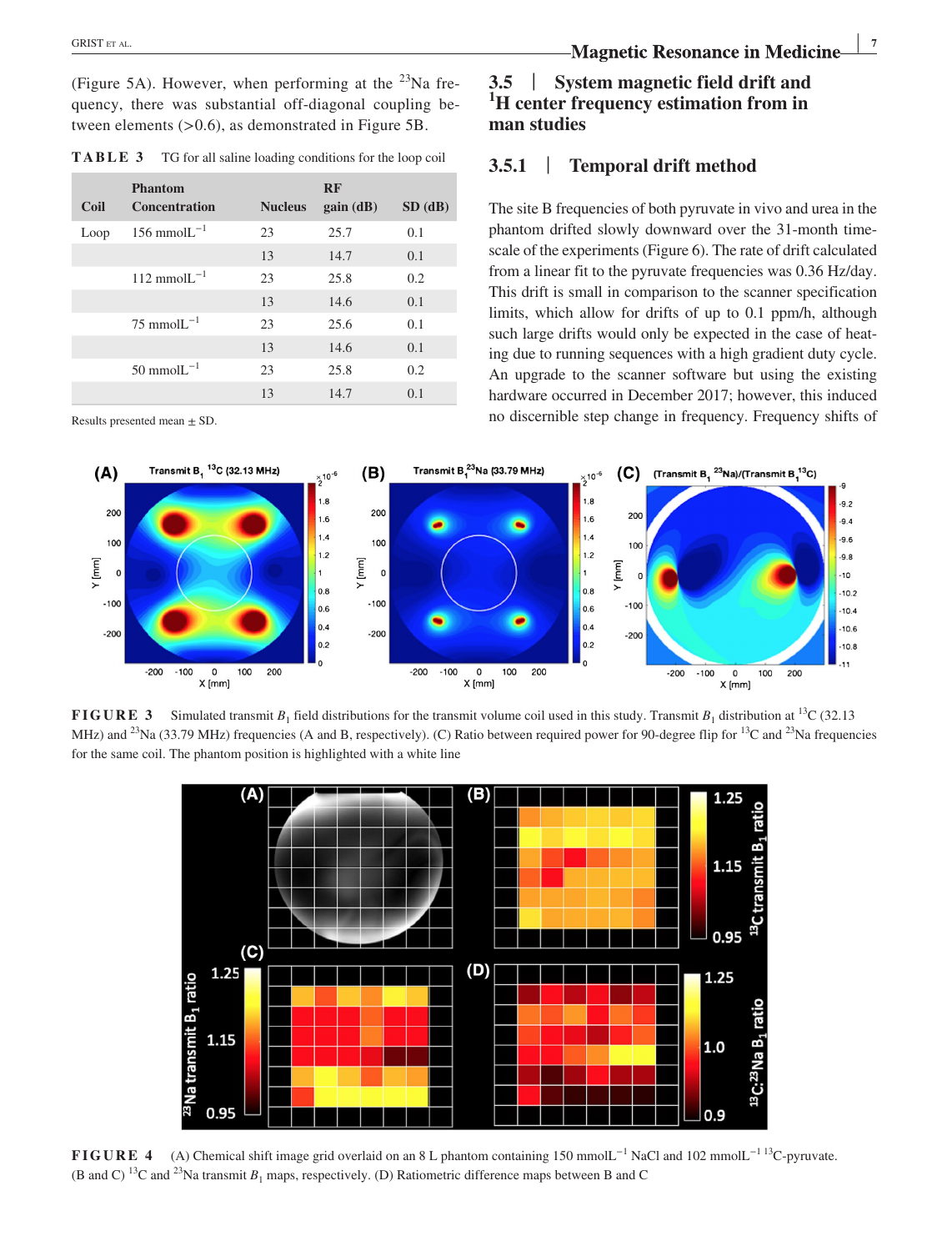

**FIGURE 5** Coupling of coil channels for 8-channel paddle coils at the carbon-13 (A) and sodium-23 (B) frequencies demonstrating increased coupling for the <sup>23</sup>Na frequency



**FIGURE 6** Measured frequency  $(+32130000 \text{ Hz})$  of  $^{13}$ C-pyruvate (pyruvate) in vivo and 13C-urea in vitro for all human brain hyperpolarization studies at site B over a 31-month period

other metabolites in vivo relative to pyruvate appeared very consistent.

#### **3.5.2** | **Phantom method**

The difference between the frequencies of  $^{13}$ C-pyruvate in vivo and  $^{13}$ C-urea in the phantom varied over a wide range  $(186 \pm 43 \text{ Hz})$ . The frequency separation was not correlated with date of acquisition ( $R^2 = 0.05$ ), suggesting it was unlikely to be due to phantom degradation.

# **3.5.3** | **Water 1 H method**

The  ${}^{1}$ H frequency of water scaled to the  ${}^{13}$ C frequency by the respective gyromagnetic ratios, as described above, was on average  $2620 \pm 11$  Hz higher than the pyruvate frequency in vivo.

Frequency prediction using the temporal drift or by referencing to the external phantom both performed poorly (Figure 7): the SD of differences (predicted minus actual) was 39 and 40 Hz, respectively, and 5 or 6 subjects, respectively, would have been outside the bandwidth of spectral–spatial excitation (error  $> 40$  Hz) in the cohort of 17. Frequency prediction based on the water  ${}^{1}H$  frequency performed better, with a SD of only 11 Hz, and there were no subjects in whom spectral–spatial excitation would have failed. All results are shown in Figure 7.

#### **3.6** | **In vivo experiments**

Prospectively utilizing the  $^{23}$ Na and  $^{1}$ H prescan, hyperpolarized  $^{13}$ C-magnetic resonance spectroscopy was successfully performed from the musculature of 6 pigs following the injection of hyperpolarized  $^{13}$ C-pyruvate signal from  $13C$ -pyruvate,  $13C$ -lactate, and  $13C$ -bicarbonate observed in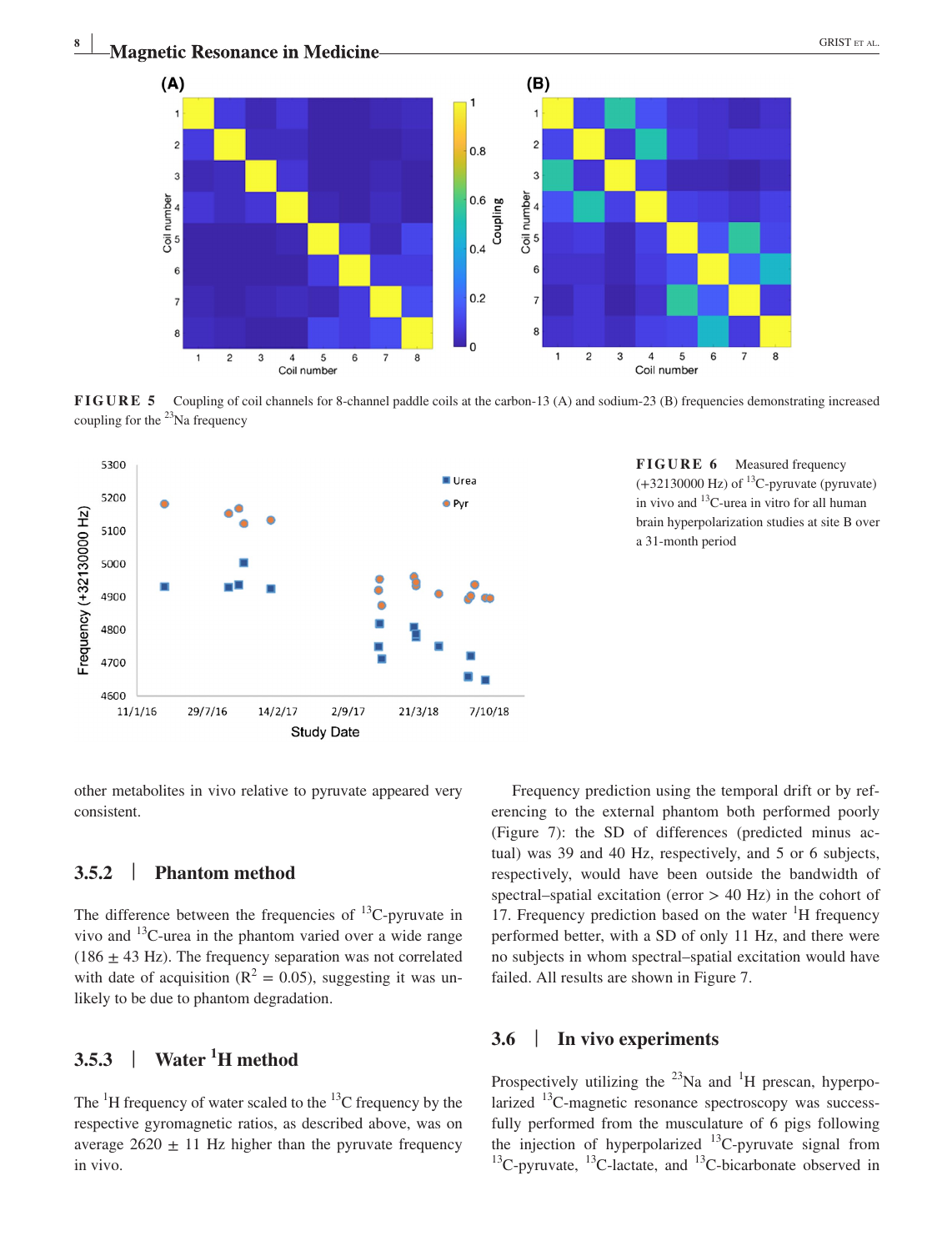

**FIGURE 7** Difference between the predicted and measured frequency (+32130000 Hz) of <sup>13</sup>C-pyruvate in vivo from human brain <sup>13</sup>C-MRI studies at site B using the 3 approaches presented here. Circles:  $^{13}$ C frequency prediction from a linear fit to the study date, accounting for a drift of 0.36 Hz/day. Triangles:  $^{13}$ C frequency prediction by adding the mean offset between phantom and pyruvate to the phantom frequency. Squares:  $^{13}$ C frequency prediction based on the  $^{1}$ H frequency of water acquired from the anatomic series

all subjects. The frequency scaling between  $^{23}$ Na $/^{13}$ C and <sup>13</sup>C/<sup>1</sup>H calculated using Equations 1 and 2 was 1.05179  $\pm$ 0.00001 (mean  $\pm$  1 SD) and 3.97630  $\pm$  0.00001 (mean  $\pm$ 1 SD), respectively. The mean  $^{13}$ C and  $^{23}$ Na RF gain was  $156 \pm 2$  and  $260 \pm 3$ , respectively. Kinetic analysis revealed a mean  $k_{\text{PL}}$  of 0.007  $\pm$  0.002 and 0.007  $\pm$  0.002 s<sup>-1</sup> in the frequency and time domains, respectively, with no significant difference between methods ( $P > .05$ ). The correlation ( $\mathbb{R}^2$ ) between  $k_{\text{PL}}$  in the frequency domain and lactate:pyruvate ratio was 0.9 with  $P = .01$ .

The mean  $[1 - {^{13}C}]$ lactate: $[1 - {^{13}C}]$ pyruvate (LAC/PYR) and  $\left[ {}^{13}C \right]$ bicarbonate: $\left[ 1- {}^{13}C \right]$ pyruvate (BIC/PYR) ratios were  $0.15 \pm 0.04$  and  $0.006 \pm 0.004$ , respectively.

#### **4** | **DISCUSSION**

Hyperpolarized <sup>13</sup>C-MRI is a powerful technique to noninvasively probe tissue metabolism in many normal and diseased tissues, such as brain, heart, kidneys, and cancer. $4,8,25-27$  For example, increased lactate signal has been shown to correlate with more aggressive tumors, and a reduction in this lactate is seen in a wide range of tumor models following treatment.28-30 This work is now being translated into humans, and early clinical research has shown elevated hyperpolarized 13C-lactate in prostate cancer as well as in brain and breast tumors. Clinical hyperpolarized  $^{13}$ C studies face a number of technical challenges, including accurate frequency calibration and the requirement for system inhomogeneity correction. This is particularly problematic due to the low natural abundance of  $^{13}$ C in tissue, which results in poor signal from endogenous  $^{13}$ C nuclei, and which in turn renders the determination of the center frequency and TG difficult. Therefore, new approaches are needed to increase confidence in  ${}^{13}C$  prescan results, estimation of RF gain, transmission of *B*1 distribution, and other coil sensitivity parameters.

Here, we show that the center  $^{13}$ C frequency can be accurately estimated using the water <sup>1</sup>H frequency, which performed better than 2 alternative approaches that we explored: frequency drift and using an external  $^{13}$ C-urea phantom. In addition, we have recently shown the feasibility of using a <sup>13</sup>C-tuned coil to image the distribution of <sup>23</sup>Na in tissue due to the high natural abundance of the latter and the small frequency difference between the 2 nuclei.<sup>16</sup> Here, we have explored whether this  $^{23}$ Na signal could also be used to improve  $13$ C-MRI acquisition. The results show that the RF gain and  $f_0$  for <sup>13</sup>C can be estimated using the endogenous <sup>23</sup>Na resonance acquired using dedicated, commercially available and clinical  ${}^{13}$ C-coils.

There are additional benefits in utilizing the  $23$ Na resonance to calibrate the <sup>13</sup>C experiments: the short  $T_2$  and  $T_1$  of the nucleus allow rapid data averaging to increase signal to noise ratio and thus increase the confidence in the calibration parameters. Conversely, the long  $T_1$  of <sup>13</sup>C-labeled molecules (on the order of several s) can lead to lengthy acquisition times for calibration, which further compound the problems of the low natural abundance of the nucleus.

Here, we have demonstrated the potential for using the <sup>1</sup>H and <sup>23</sup>Na resonances to provide a robust prescan for hyperpolarized  $^{13}$ C experiments, with center frequency and RF gain, for single and multichannel clinical coils. Simulations showed consistent overflipping at  $^{13}$ C frequency by the clamshell, which was also experimentally observed. The simulated field  $^{23}$ Na frequency was highly homogeneous, which was also experimentally observed in the  $B_1$  maps. Therefore, this provides a commercially available solution to the prescan and calibration required for 13C-MRI and could assist in simplifying hyperpolarized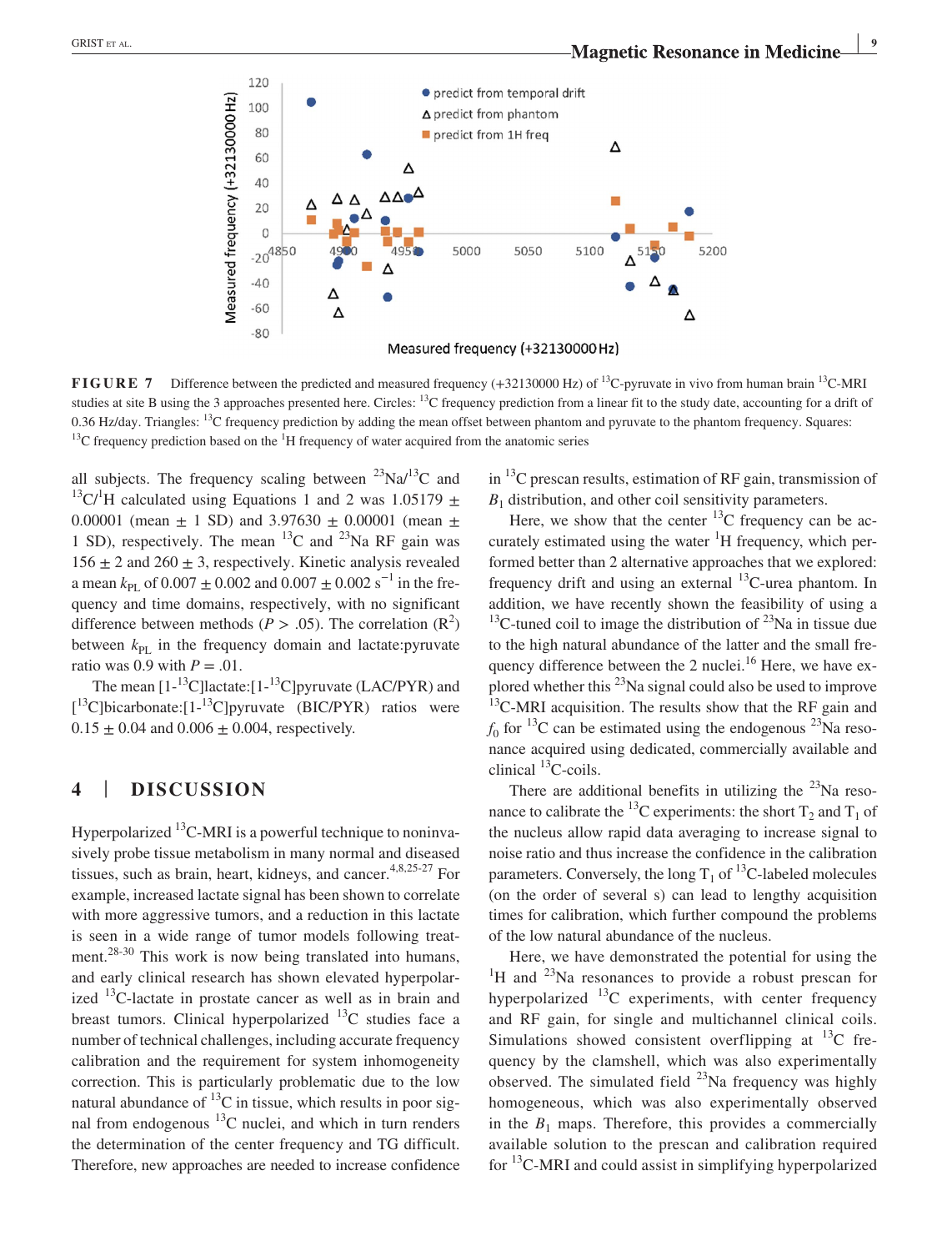#### **<sup>10</sup> <sup>|</sup> Magnetic Resonance in Medicine Magnetic Resonance in Medicine Magnetic Resonance in Medicine**

<sup>13</sup>C-MRI acquisition. In the future, multislice  $B_1$  maps with ultrashort echo time sequences could be acquired to complement current human imaging protocols, providing a slice-by-slice correction for transmit  $B_1$  for further quantitation. However, this will require further experimental optimization (acquisition of coil sensitivity maps, optimal trajectory design, and eddy current compensation) before clinical implementation is achieved. $31,32$  Indeed, bolus tracking methods have been developed to calibrate using the hyperpolarized signal, providing real-time calibration for selective excitation experiments. $33$  These techniques are promising and provide an alternative approach to the method presented here. A challenge for the implementation of these methods in vivo is that they commonly require significant scanner modifications to allow for third-party software control of the clinical system.<sup>34</sup> Given that our results have also shown significant changes in acquisition parameters over time, leading to temporal alterations in the center frequency for  ${}^{1}H$  and  ${}^{13}C$ -pyruvate, it is advisable to utilize the  $23$ Na or <sup>1</sup>H prescan before each experiment rather than assuming a static center frequency because selective excitation strategies may otherwise fail.

A challenge to our proposed method is the coupling between multichannel  $^{13}$ C coils, which significantly increased at the  $^{23}$ Na frequency. This could represent a problem for estimation of the sensitivity maps using array coils, but future  $13^{\circ}$ C coil design could ensure that this effect is minimized. Future studies could assess this concept in human experiments, including a comparison of  $k_{\text{PL}}$  values before and after correction with a sodium  $B_1$  map. Uncertainty in transmit  $B_1$  dramatically increases the error in kinetic modeling, which could have significant implications for the interpretation of the results as part of clinical trials.<sup>10</sup> Interestingly, there appeared to be a difference in the RF gain required for the 8-channel paddle coils and the single loop coil used in this study, with an approximate difference of 2 dB. This difference is partially due to the difference in vendor coil files (1.35 dB), and we hypothesize that the remainder is due to differences in coil positioning and volumetric coverage because the transmit clamshell has a nonuniform transmit field (Figure 4). Further differences in TG could be found in variations in coil matching at the  $^{23}$ Na frequency, leading to differences in TG required for a 90-degree excitation. Reductions in transmit efficiency are expected when operating away from the intended frequency due to degradation in the quality of the tune and match of the coil, although the relatively small difference in TG needed here suggests this degradation is not severe. In the future, the TG could also be used to indirectly inform on the quality of the tune and match. Although we have demonstrated here that  ${}^{13}C$  coils can be successfully used to measure the  $^{23}$ Na resonance, this approach should be applied with caution by assessing the coil response at both frequencies on the bench and also by undertaking studies in phantoms prior to performing these studies in humans.<sup>35</sup>

#### **5** | **CONCLUSION**

We have demonstrated the feasibility of using the  $23$ Na and <sup>1</sup>H resonances to calibrate the <sup>13</sup>C transmit  $B_1$  using commercially available  $^{13}$ C-coils. The method provides a simple approach for in vivo calibration and could improve clinical workflow.

#### **ACKNOWLEDGMENT**

The authors acknowledge grant support from the Medical Research Council, Aarhus University, Lundbeck Foundation, and Evelyn Trust UK; and research support from Cancer Research UK (CRUK), CRUK Cambridge Centre, MS Society, Prostate Cancer UK, National Institute of Health Research Cambridge Biomedical Research Centre, CRUK, Engineering and Physical Sciences Research Council Imaging Centre in Cambridge and Manchester, and Cambridge Experimental Cancer Medicine Centre.

#### **CONFLICT OF INTEREST**

Dr Rolf Schulte is an employee of GE Healthcare.

#### **ORCID**

*James T. Grist* **b** <https://orcid.org/0000-0001-7223-4031> *Juan D. Sánchez-Heredia* **[https://orcid.](https://orcid.org/0000-0002-8201-4136)** [org/0000-0002-8201-4136](https://orcid.org/0000-0002-8201-4136) *Mary A. McLean* **b** <https://orcid.org/0000-0002-3752-0179> *Rasmus Tougaard* [https://orcid.](https://orcid.org/0000-0003-2199-0405) [org/0000-0003-2199-0405](https://orcid.org/0000-0003-2199-0405) *Frank Riemer* <https://orcid.org/0000-0002-3805-5221> Jan Henrik Ardenkjaer-Larsen<sup>D</sup> [https://orcid.](https://orcid.org/0000-0001-6167-6926) [org/0000-0001-6167-6926](https://orcid.org/0000-0001-6167-6926) *Christoffer Laustsen* **[https://orcid.](https://orcid.org/0000-0002-0317-2911)** [org/0000-0002-0317-2911](https://orcid.org/0000-0002-0317-2911)

#### **TWITTER**

*James T. Grist*@james\_grist

#### **REFERENCES**

- 1. Zaccagna F, Grist JT, Deen SS, et al. Hyperpolarized carbon-13 magnetic resonance spectroscopic imaging: a clinical tool for studying tumour metabolism. *Br J Radiol*. 2018;91:1-11.
- 2. Comment A. Dissolution DNP for in vivo preclinical studies. *J Magn Reson*. 2016;264:39-48.
- 3. Gallagher FA, Woitek R, McLean MA, et al. Imaging breast cancer using hyperpolarized carbon-13 MRI. *Proc Natl Acad Sci*. 2020;117:2092–2098.
- 4. Cunningham CH, Lau JYC, Chen AP, et al. Hyperpolarized <sup>13</sup>C metabolic MRI of the human heart: initial experience. *Circ Res*. 2016;119:1177-1182.
- 5. Miloushev VZ, Granlund KL, Boltyanskiy R, et al. Metabolic imaging of the human brain with hyperpolarized 13C pyruvate demonstrates  $^{13}$ C lactate production in brain tumor patients. *Cancer Res*. 2018;78:3755–3760.